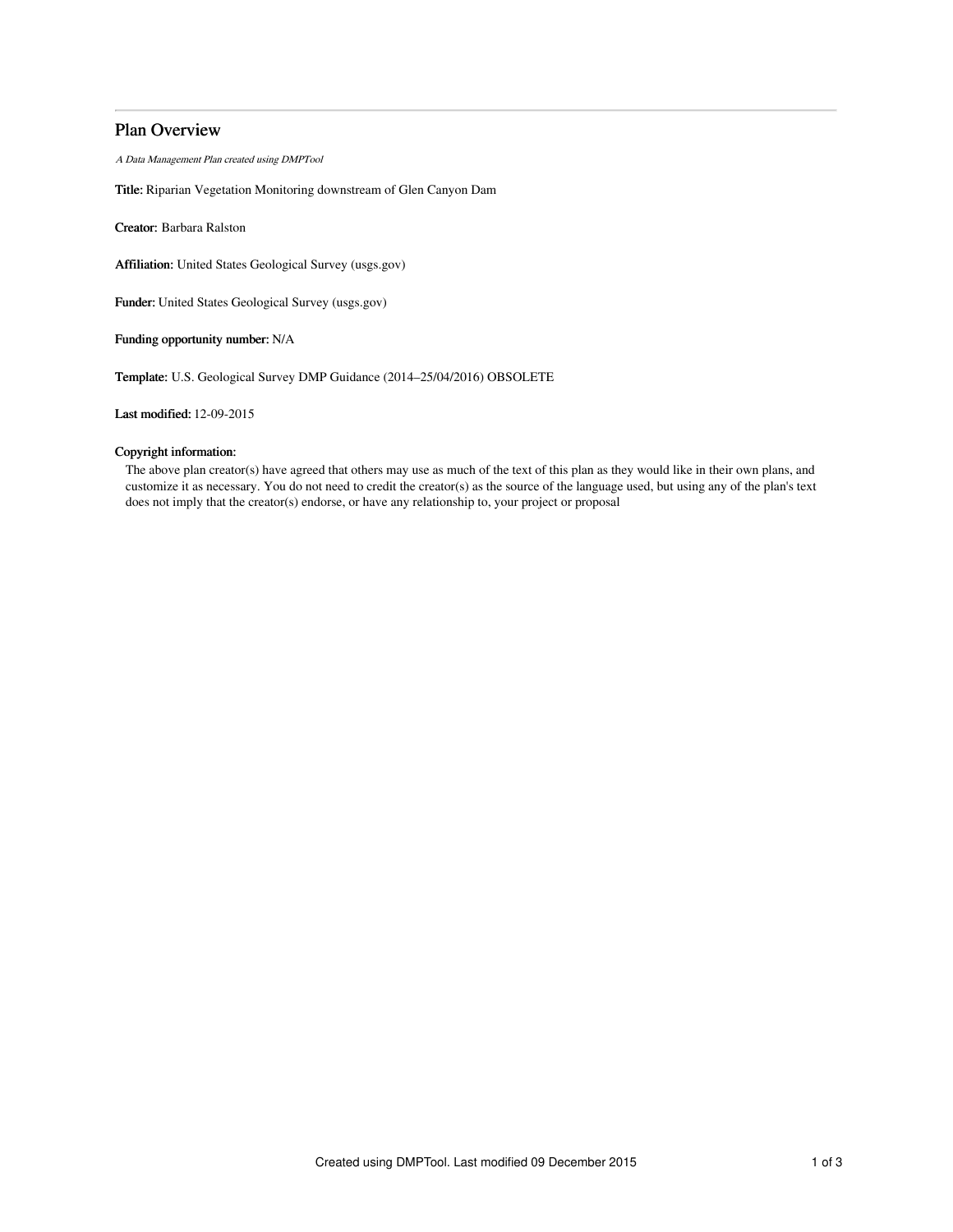# Project and Contact Information

#### The USGS DMP template generally follows the USGS Science Data Lifecycle Model, a high level view of how data relates to project workflows from data planning to preservation and publishing. This template is not prescriptive but meant as guidance for individuals and Centers/Programs who want to create their own Data Management Plans.

Project element 11.1 Ground-based Vegetation Monitoring related to Project 11 in Grand Canyon Monitoring and Research Center's (GCMRC) 3-year study plan supporting the Glen Canyon Adaptive Management Program. This work is overseen by GCMRC, a part of the Southwest Biological Science Center.

Project Summary: Riparian vegetation affects physical processes and biological interactions along the channel downstream of Glen Canyon Dam. The presence and expansion of riparian vegetation promotes bank stability, diminishes the magnitude of scour and fill during floods, and has a role in wildlife habitat and recreational values. This project utilizes annual field measurements to monitor changes in vegetation assessed within a hydro-geomorphic context. These data support other research project elements that are under the larger Project 11 of a 3-year workplan. This project provides information that supports stakeholder needs as identified by guiding documents developed by the Adaptive Management Program, and furthers our understanding of the role of riparian vegetation in ecosystem processes in a regulated river ecosystem.

The objectives and elements of this monitoring and research project are:

1. Measurement and analysis of plant cover and species presence to assess change as related to the geomorphic setting, elevation above the channel, and flow regime (Project Element

11.1)

Project Start: October 1, 2014

Project End: Sept 30, 2017

Lead P.I. Barbara E. Ralston, Deputy Center Director, SBSC, bralston@usgs.gov, 928 556-7389.

Co-P.I. Daniel Sarr, Ecologist, GCRMC, dsarr@usgs.gov

Project funded by the Bureau of Reclamation, Program Coordinator Glen Knowles, gknowles@usbr.gov

#### Plan and Acquire

#### Plan and Acquire elements of the USGS Science Data Lifecycle: Plan refers to planning considerations before the handling of the project's data assets. Acquire describes the activities related to new or existing data that are collected or generated.

Each year, new vegetation and ground cover data will be collected between Glen Canyon Dam and river mile 240, where the influence of Lake Mead on geomorphology and vegetation becomes apparent. New data will be added each year as part of an annual monitoring program. Procedures for preparing for data collection are outlined in the associated monitoring protocol and include instructions for permitting, acquiring and organizing gear, scheduling field technicians, preparing data collection tablets, etc. Each year, between 140 and 150 sites will be sampled. Each site will have 27 to 36 sample quadrats, each of which has associated foliar cover data for each recorded species and percent cover estimates for each of 12 ground cover elements. Slope and aspect measurements and one to six high quality pictures will be associated with each site. Additionally, elevation data associated with each sample quadrat will be collected. This is a total of 24 - 36 elevation data points per site. The fixed sample sites, 42 of the sites, will also have coordinates collected for each quadrat. The other sample sites, random samples, will only have the beginning and the end of each transect mapped, resulting in six geographic data points per random sample site.

Most data will be recorded on tablets in the field using the Vegetation GIS Data System (VGS). Some data may be collected on paper data sheets while the functionality of VGS is improved. If problems arise with electronic data collecting in the field, paper datasheets will be used as a back-up. VGS is a SQL Server database, so all data entered into it will be stored as a part of that database. Data entered into the field tablets will be synced with a master database that is stored on a GCMRC server. Any data not able to be entered into VGS will be stored in Microsoft Excel files until an appropriate database storage solution is developed.

The elevation data and coordinate data for the random sample sites are not entered directly into VGS. Elevation data is collected on paper data sheets and entered into an Excel file. A form in VGS is being developed so that these data will eventually be able to be put into the database. Coordinate data is written on paper maps in the field and digitized by GCMRC staff in the office. These data are added to an ArcGIS geodatabase once they are digitized.

Geomorphic survey data for the fixed sites is collected separately as a part of a different monitoring program, the NAU sandbar monitoring program. These data will be primarily managed by the other research team and delivered electronically to the riparian vegetation research team when it has been processed. The files received from the sandbar monitoring program are text files, which are then stored on the GCMRC server with the rest of the riparian vegetation electronic data. These data will also be added to an ArcGIS geodatabase containing each year's geographic data points for each monitoring site.

Data resulting from annual monitoring will be stored electronically on GCMRC servers and backed up as part of the regular GCMRC back-up schedule. Any hard copy data sheets will be scanned, and then stored in filing cabinets in the GCMRC building. Electronic scans will be stored with the rest of the electronic data on the GCMRC server. Data organization and the creation and management of metadata are the responsibility of the Monitoring Ecologist.

## Describe and Manage Quality

#### Describe and Manage Quality elements of the USGS Science Data Lifecycle: Describe emphasizes documentation of every stage of the lifecycle to ensure the data assets and methods can be understood, evaluated for validity, and potentially reused. Manage Quality includes considerations for quality assurance and quality control (QA/QC) m

Each year data will be collected on foliar and ground cover, quadrat elevations, environmental characteristics, and photos for both randomly selected sites and repeat sites. The cover data and environmental characteristics for both random and repeat sites will be stored in the VGS Sequel Server database. Quadrat elevations will be stored in text files and Excel files until they can be incorporated into the VGS database. Photos will be stored as .jpg files in separate files for each year and labeled with the river mile, river side, and direction the picture was taken. Each photo also contains an information board with the date it was taken, the location, and the direction it was taken.

Data that is entered directly into VGS is managed for quality by built in error checks and a pick list of species names. Additionally, technicians entering the data will check each form before closing it to make sure all the entered data is logical and complete. Before leaving a site, the crew lead will check to make sure all data was collected and was done correctly. At the end of each day, the Monitoring Ecologist will look over all data collected to make sure it is complete, organized, and legible.

Data that is written on paper data sheets and entered into the computer separately will go through an extra error check procedure. Once the data is entered into the computer, each data sheet will be compared to the entered data to look for data entry mistakes. Any mistakes that are found are corrected.

### Backup/Secure and Preserve